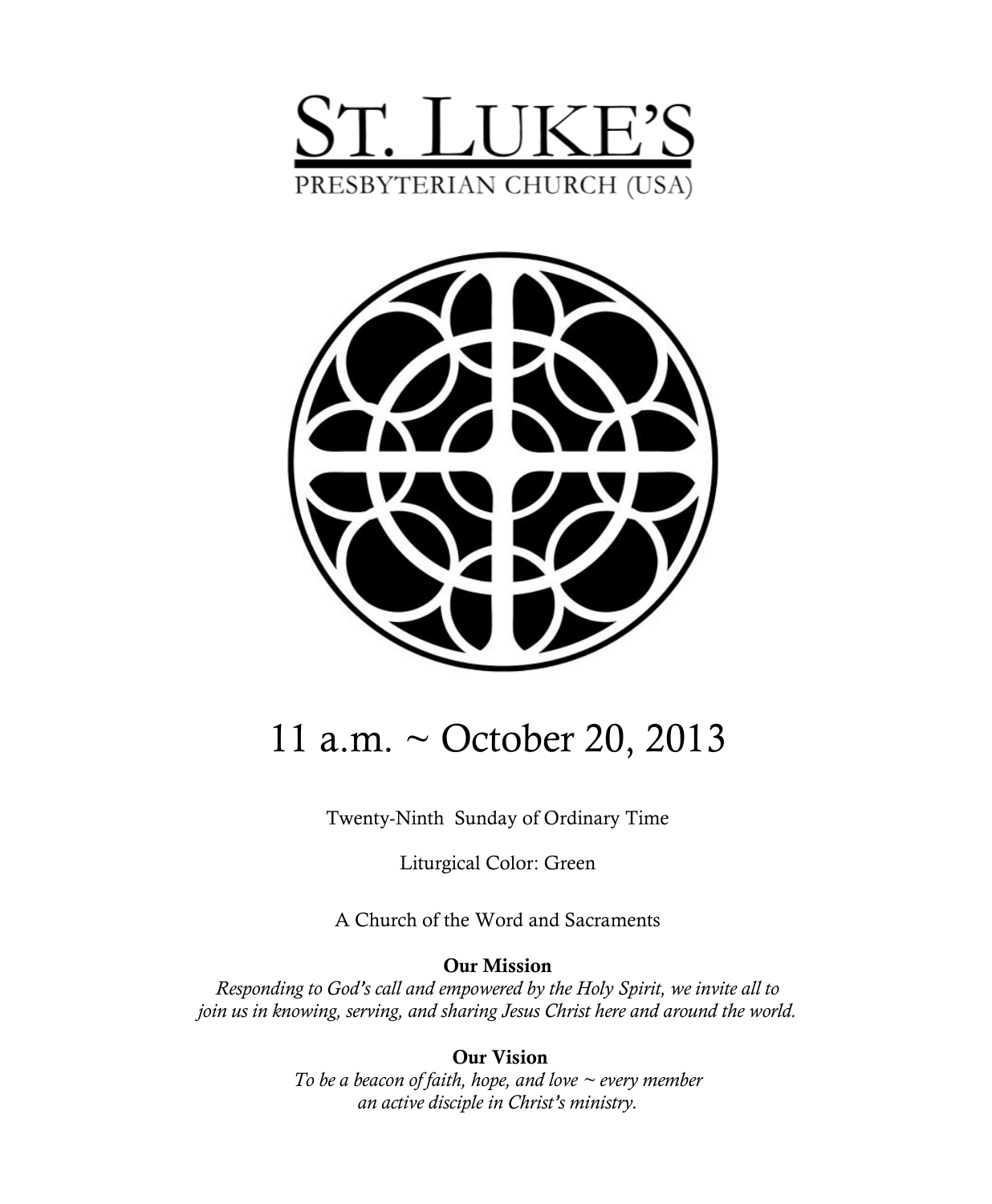# **\*congregation standing;** † **seating of worshippers.**

#### 2

### We Assemble in God's Name

#### In Preparation for Worship

*We come within the gates of Your heavenly dominion and enter Your courts to give You our praise. You are God Whose splendor fills the temple; our eyes behold the signs of Your steadfast love. With our hands cleansed through the forgiveness of Jesus we shall go about Your altar singing songs of thanksgiving. Your works are wondrous and worthy of tribute; hear our rejoicing as we lift before You glad adoration. Amen.*

### Gathering Prayer of Adoration Jason Whitener Prelude *Someone's Praying Lord* arr. John A. Behnke \*Call to Worship Psalm 119 Leader: Oh, how I love Your law! It is my meditation all day long. **People: Your commandment makes me wiser than my enemies, for it is always with me.** Leader: I have more understanding than all my teachers, for Your decrees are my meditation. **People: I understand more than the aged. How sweet are Your words to my taste. All: Let us worship God!**

**<sup>†\*</sup>Processional Hymn** #150 *Come, Christians Join and Sing* MADRID MADRID

Celebration of Community Shannon Dill Minute for Commitment The Rosemary Armstrong-Burton Minute for Operation Christmas Child Kay Brett

\*Invitation to Confession *O Lord Hear My Prayer* Jacques Berthier



Words & Music: © 1982, Les Pesses de Taize, GIA Pubilications, Inc. All rights reserved. Reprinted under OneLicense.net A-71933.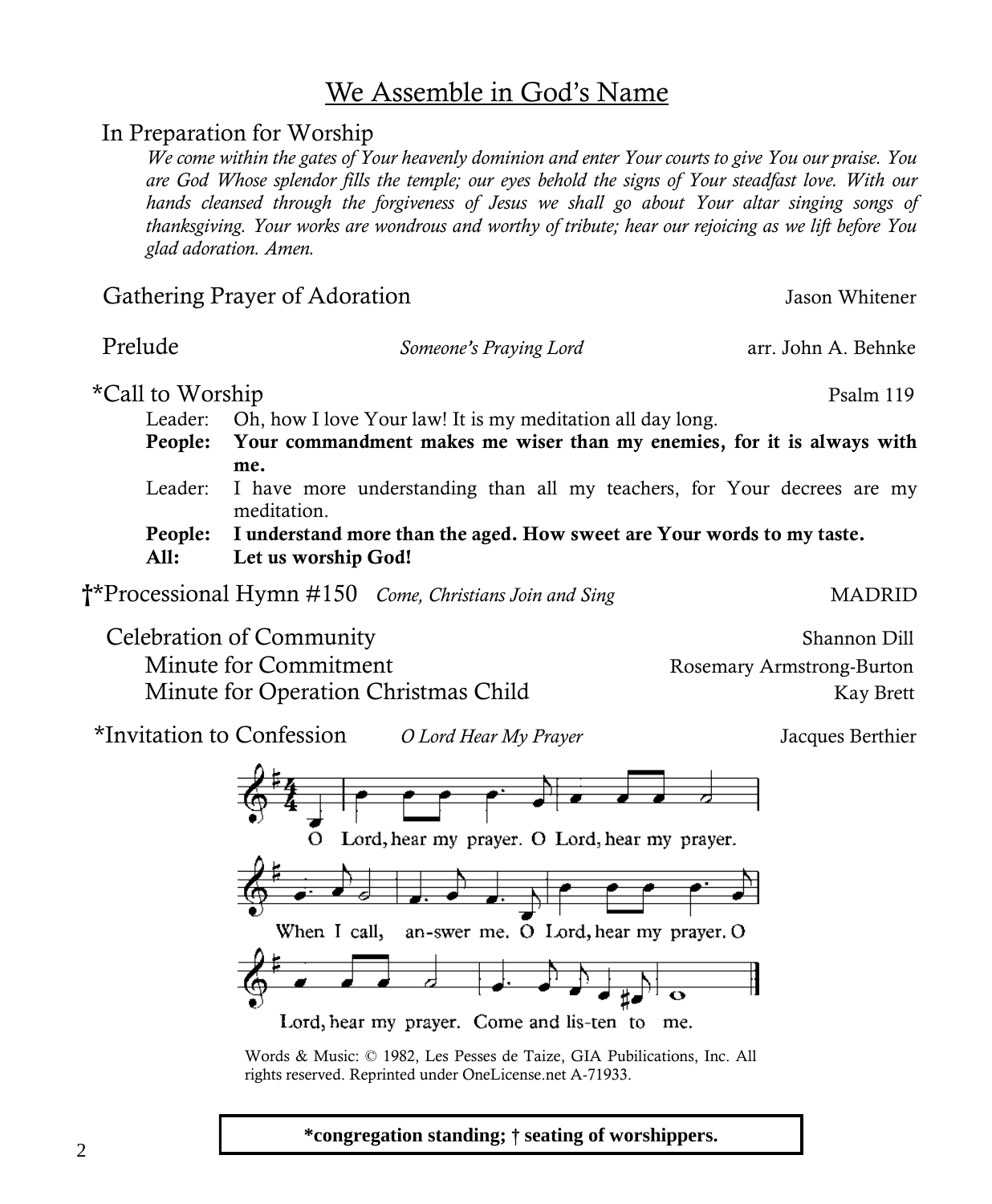\*Call to Prayer

Leader: The Lord be with you. **People: And also with you.** Leader: Let us pray.

\*Prayer of Confession (in unison)

**O God, our Judge and Redeemer, we confess that we have failed in our ministry to others. We listen for teachings to our own liking. We yearn for doctrines that boost our egos. We follow those who flatter us. We seek comfort and not challenge from our confessions of faith. Renew a right spirit within us, O God, and train us in righteousness as You forgive our sin. Amen.**

\*Assurance of Forgiveness

 **†**\*Gloria Patri

**Glory be to the Father, and to the Son, and to the Holy Ghost; as it was in the beginning, is now, and ever shall be, world without end. Amen. Amen.**

### We Hear God's Word Proclaimed

Tell Us Our Story Shannon Dill, Catherine Anne Thomas

Third Grade Bible Presentation

\*Hymn *These Treasured Children* O WALY WALY (See the music on page 5)

Children are always welcome to stay in worship.

However, if you prefer, parents of children may take them to the nursery.

Parents of children in pre-k and kindergarten may take them to the Faithful Friends Class in Room 121.

Morning Prayer & The Lord's Prayer  $\blacksquare$  Jason Whitener

**Our Father Who art in heaven, hallowed be Thy name. Thy kingdom come, Thy will be done, on earth as it is in heaven. Give us this day our daily bread; and forgive us our debts, as we forgive our debtors; and lead us not into temptation, but deliver us from evil. For Thine is the kingdom and the power and the glory, forever. Amen.**

| Old Testament Reading | Jeremiah 31:31-34<br>Page 680                              | Drew Fischer |
|-----------------------|------------------------------------------------------------|--------------|
|                       | Leader: The Word of the Lord.<br>People: Thanks be to God. |              |
| Anthem                | Let All the World in Every Corner Sing                     | Erik Routley |

Chancel Choir

Let all the world in every corner sing: my God and King! The heavens are not too high, God's praise may thither fly; the earth is not too low, God's praises there may grown. The church with psalms must shout, no door can keep them out. But, more than all, the heart must bear the longest part. (George Herbert)

(Parents may return to their seats during the anthem.)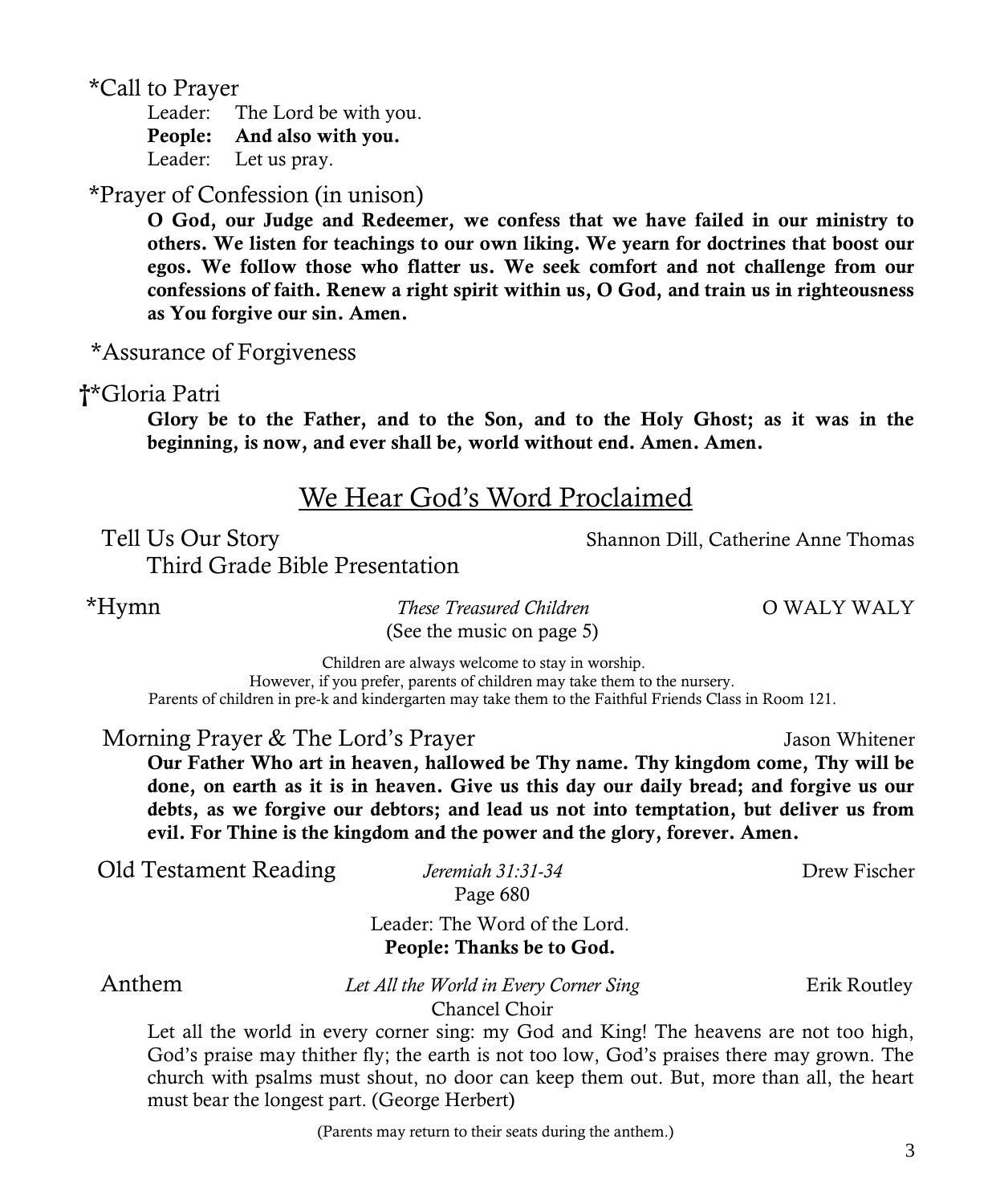New Testament Reading *Philippians 4::4-14* Jason Whitener

Page 1024 Leader: The Word of the Lord. **People: Thanks be to God.**

Sermon *"Fund-raising or Faith-raising"* Jason Whitener

### We Respond to God's Word

\*The Apostles' Creed (in unison) Phil Brown

**I believe in God the Father Almighty, Maker of heaven and earth, and in Jesus Christ His only Son our Lord; Who was conceived by the Holy Ghost, born of the Virgin Mary, suffered under Pontius Pilate, was crucified, dead, and buried; He descended into hell; the third day He rose again from the dead; He ascended into heaven, and sitteth on the right hand of God the Father Almighty; from thence He shall come to judge the quick and the dead. I believe in the Holy Ghost; the holy catholic church; the communion of saints; the forgiveness of sins; the resurrection of the body; and the life everlasting. Amen.**

Offering & Offertory *Someone's Crying, Lord* arr. John A. Behnke

\*Doxology

**Praise God, from Whom all blessings flow; Praise Him, all creatures here below; Praise Him above ye heavenly host; Praise Father, Son, and Holy Ghost. Amen.**

\*Prayer of Dedication

### We Go in God's Name

| *Sending Hymn #145                                                                                                 | Rejoice, Ye Pure in Heart                           | MARION              |  |  |
|--------------------------------------------------------------------------------------------------------------------|-----------------------------------------------------|---------------------|--|--|
| *Benediction                                                                                                       |                                                     |                     |  |  |
| *Benediction Response                                                                                              | <i>What Does the Lord Require?</i><br>Chancel Choir | Jim Strathdee       |  |  |
| What does the Lord require of you? To seek justice and love kindness and walk humbly with<br>your God. (Micah 6:8) |                                                     |                     |  |  |
| *Postlude                                                                                                          | Someone's Singing, Lord                             | arr. John A. Behnke |  |  |

Worship Notes: The hymn sung after the Third Grade Bible presentation is a new text found in the new Presbyterian hymnal, *Glory to God*, and used here by permission. The three organ pieces are from a set of variations based on the hymn tune *DESMOND*, better known as *Kum Ba Yah*.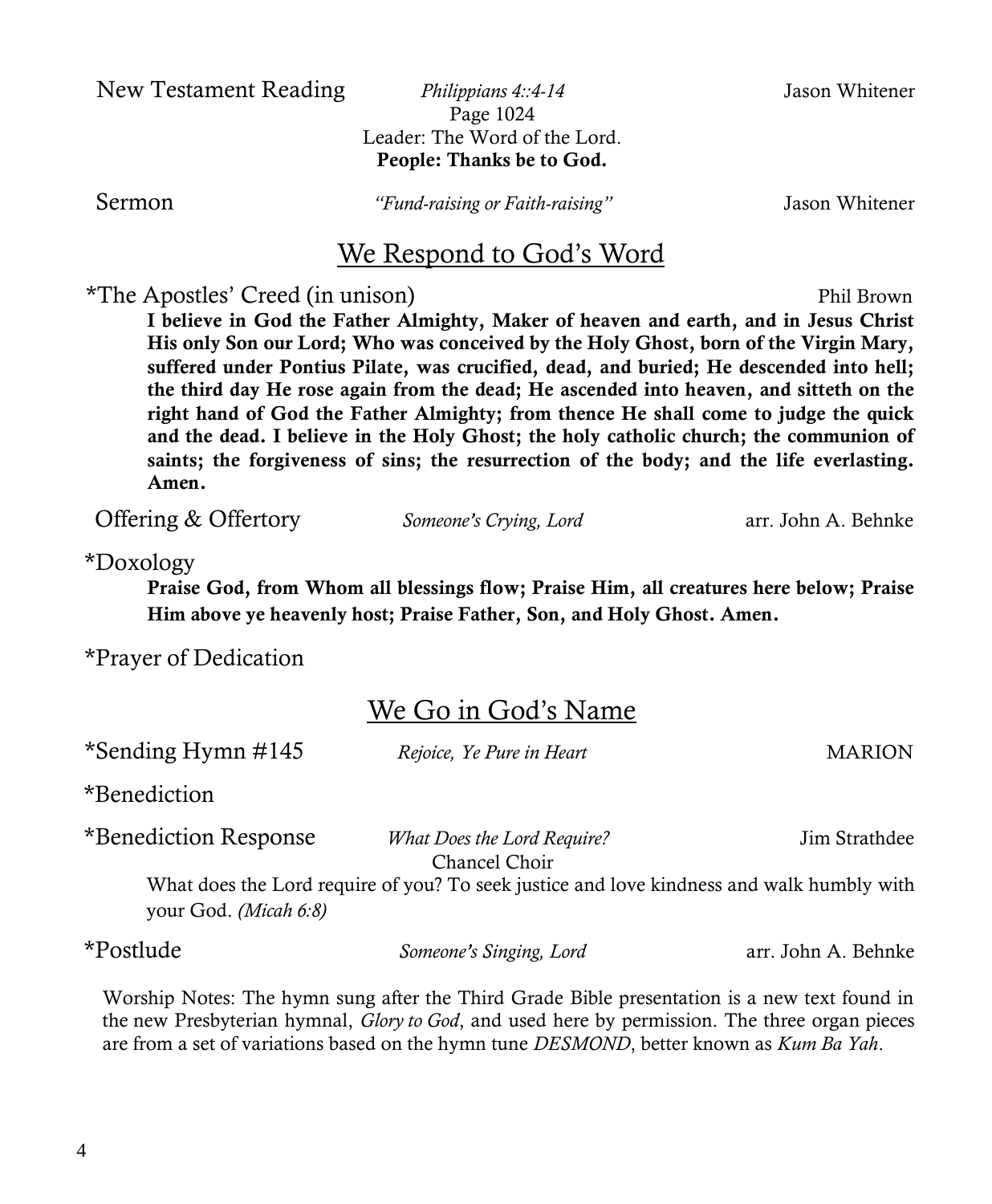

Words: © 1982, Jacque B. Jones. All rights reserved. Reprinted under OneLicense.net A-719333.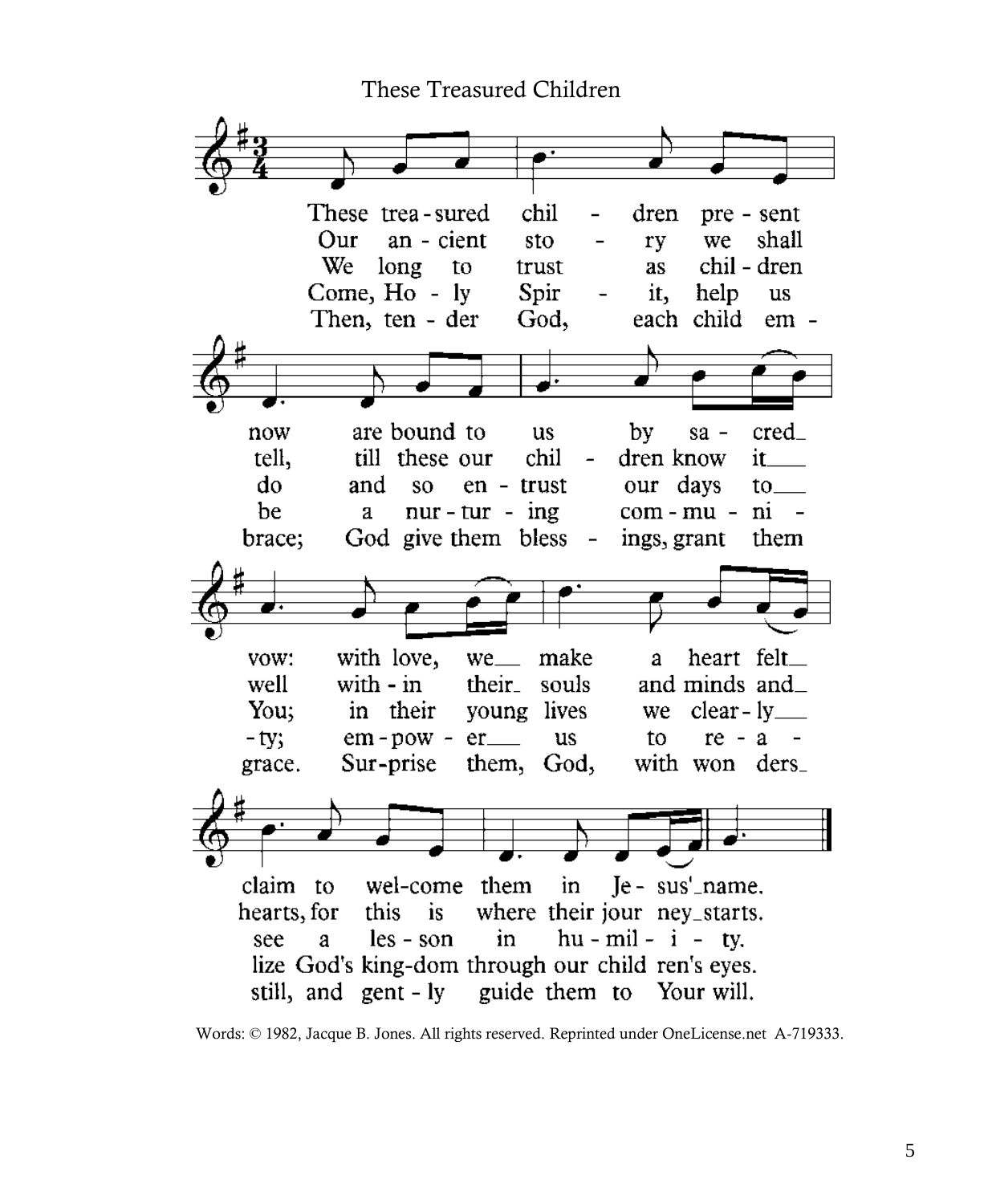Note: We welcome today, Kay Brett, Church Relations Coordinator, for Operation Christmas Child. Since 1993, more than 100 million boys and girls in over 130 countries have experienced God's love through the power of simple shoebox gifts from Operation Christmas Child, which works with local churches and ministry partners to deliver the gifts and share the life-changing good News of Jesus Christ. (See page 7 on how you can pick up a shoebox and be a blessing to a child.)

### $\sim\sim\sim\sim\sim$ Flowers

The sanctuary flowers are given by Dr. Alan and Sally Larson to the Glory of God and in honor of their children and grandchildren.

#### $\sim\sim\sim\sim\sim$ Serving Today

**Acolytes: Crucifer:** Bonnie Ruggiero, **Candle Lighter:** Laura Turnbull, **Bible Bearer:** Marjee Williams, **Bell Ringer:** Matthew Turnbull **Faithful Friends:** David & Andrea Stewart **Chancel Guild:** Mike & Dorothy Kitchens **Continental Breakfast:** Kay Loerch, Mark & Katie Ryan **Greeters:** J.C. & Melba Gay, Marshall & Mary Kent **Nursery Supervisor:** Marcy Williams **Open/Close:** Josh Nunez **Sound Crew:** Jim Bryant **Ushers:** Paula Humer - captain; Bob Burroughs, Kara Brown, Ted Guerrant, Mark Ryan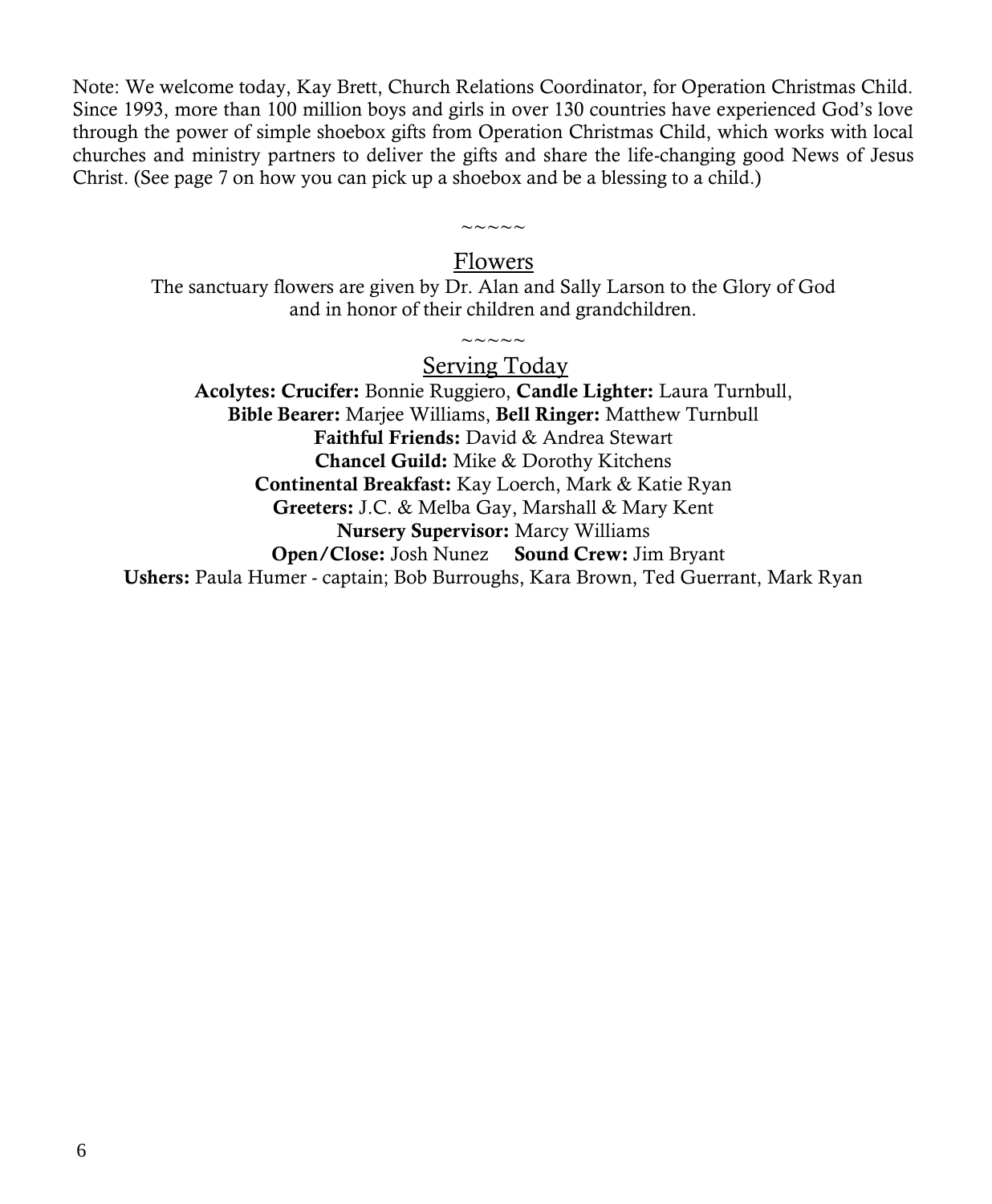**Commitment, "Overflowing with Thanksgiving":** Wonderful weather, beautiful foliage and a bountiful harvest - all God's blessings for which to be thankful this time of year. During October, we invite you to consider the things about St. Luke's for which you're thankful. Perhaps it's fellowship with friends, support during trying times or service to our community that brings you to St. Luke's doors. Our love, concern and time are often the things other people are most thankful for. Paul tells the church at Corinth *"This service that you perform is not only supplying the needs of the Lord's people but is overflowing in many expressions of thanks to Go*d*."* (2 Corinthians 9:11-12)

St. Luke's pastors and Church officers began our commitment campaign in late September. You should have or will receive your commitment packet by mail this week in preparation for Commitment Sunday on October 27 at the 8:30 a.m. or 11:00 a.m. worship service. Alternatively, you can submit your pledge at commitment@slpres.org at any time. To continue our expression of thanks, we will celebrate our commitments with a reception on Sunday, November 3rd after the 11:00 a.m. service.

**Operation Christmas Child:** Operation Christmas Child brings joy and hope to children in desperate situations worldwide through simple gift-filled shoeboxes and the good news of God's love. This is a simple, yet powerful way to share God's love. Fill your extra empty shoeboxes with simple and inexpensive gifts for one of these children. Brochures about Operation Christmas Child will be available in the lobby. We will also offer plastic shoe boxes for sale for \$1 each, quantity is limited. They are easy to decorate for OCC gifts and are also useful for the children to keep their treasures in after Christmas. There will be a donation site set up in the lobby. **Final drop-off date is November 17 at 6 p.m.** Questions? Contact Meg Wallace at 404-293-1328 or megwallace24@gmail.com.

**Family Promise Celebrates 25 Years:** The week of October 20-27 has been designated "Family Promise Week" and is being celebrated nationwide. Did you know that one out of every four people who is homeless is a child? Or that families with children make up 40% of the people in this country who are homeless? Family homelessness is a national problem.

Our local affiliate, Family Promise of North Fulton/DeKalb, is one of 182 programs across the country uniting the faith community to help children and their families who are homeless. Family Promise Week will raise awareness about the issue as well as celebrate the service of our congregation and others to serve our brothers and sisters in need. You can participate by signing up to volunteer or visiting www.FamilyPromiseNFD.org to learn more. (See page 11 for details on how you can volunteer when we host next, November 26-December1.)

**Inquirers' and New Members' Class:** Our present series of classes will be held every Sunday **through November 10**, from 9:30 to 10:30 a.m. in the Session Room, #109. The class is led by Jason Whitener and St. Luke's members. If you are interested in knowing more about St. Luke's and/or want to join the church, please contact Jason at jasonwhitener@slpres.org or 770-393-1424 ext. 223.

**Congregational Meeting, October 27:** The Session of St. Luke's has called a congregational meeting following the 11 a.m. worship service on October 27, 2013. The purpose of this meeting is to elect the at-large congregational members of the 2014 Officer Nominating Committee.

**Holiday Shopping Spree:** It's the most *wonderful* time of the year! St. Luke's Little Saints is bringing *wonderful* vendors, baked goods, frozen entrees and Silent Auction items to the Great Hall for our annual fundraiser. Please support our church weekday school by shopping for unique, handmade and exceptional gifts on the following dates: **Wednesday, November 6, 9:00-1:00 & 5:00-8:00 (during FEAST!); Thursday, November 7, 9:00-1:00.**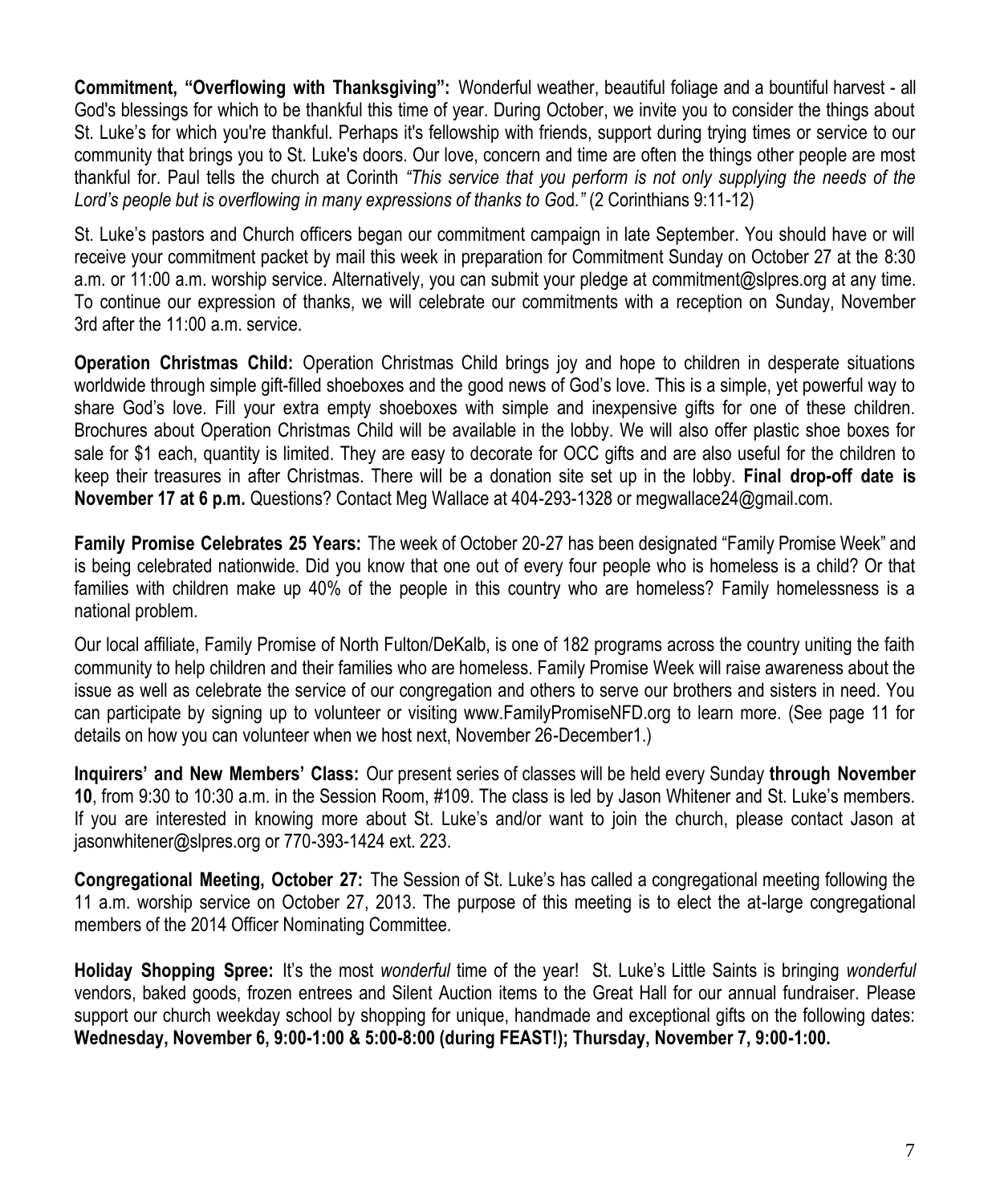### KNOW

**FEAST for ALL!** You can sign up weekly for dinner on the blue pew cards, or call Sally Hawkins in the church office by noon on Monday. To access the menu for Wednesday Night Dinners go to http://www.slpres.org/fellowship.asp and click on "click here to view Fall 2013 menu" or check a copy of the menu on the lobby bulletin board.

**Mom's Group Fall Study, "Sticky Faith":** For moms of infants through elementary age and beyond. We will meet every Wednesday through November 6, from 10 - 11 a.m. Child care is available with a reservation. Contact Shannon Dill, shannondill@slpres.org, for information.

**Men's Bible Study:** Meets every Friday, year round, 6:40 - 8 a.m. in the Parlor, Room 145, and is led by Dave Elkins. Gather with other men before you start your day to share in Bible study and fellowship. We are studying First John.

**Cursillo:** The next Cursillo Weekend is **Thursday, October 31 through Sunday, November 3, 2013** at the Pinnacle Retreat Center in Clayton, Georgia. What is Cursillo? Cursillo is a three-day, lay-led spiritual renewal weekend that presents a short course in living life in Christ to help Christians become more deeply rooted in their faith by focusing on God's unconditional love and Christ's call to service. Cursillo is not designed to change what you believe, but to help you realize the full abundance and grace of that belief. It has also been described as three days of singing, worship, laughter, prayer, fellowship, and thinking about what God has planned for you. Contact: Debi ([debi.elkins@att.net\)](mailto:debi.elkins@att.net) and Dave Elkins ([d.elkins@att.net\)](mailto:d.elkins@att.net) at 770-458-6415; or anyone at SLPC who has attended; or see the website for more information: [www.](http://www.signupgenius.com/go/805084CAFAF28A75-slpc3)georgiapresbyteriancursillo.com.

#### *Adult Sunday School ~ Next Sunday ~ 9:30-10:30 a.m.*

**Faith Foundations, Room 232:** We are studying the Gospel of Matthew with emphasis on the Church as an earthly manifestation of the kingdom of God. Lesson: Character Formation of the Messiah's People.

**FINCH (Families in Christ), Room 203:** This class brings together parents and adults to learn and grow in their faith and their ability to share that faith with their families. We are currently studying the video series "Basic" which explores the basics of the Church as scripture intended it to be. The author says, "God doesn't want us to have to follow Him alone. This is why He gave us the church."

**The New Testament - The Historical Jesus,** Room 145, Parlor: This is a series of DVD lectures by Professor Bart D. Ehrman, James A. Gray Distinguished Professor at the University of North Carolina at Chapel Hill. Dr. Ehrman's lectures will extend into early December, 2013.

**Seasons of the Spirit, Room 231-233:** A biblically-based discussion class following the revised common Lectionary. Lesson: What is apocalyptic literature and what does it mean to us today? (Joel 2:23-32)

**Soul Food, Room 235, Finding Sustenance for Faithful Living:** Fellowship, study and discussion on a range of topics related to spirituality in our lives. The "Thoughtful Christian" curriculum provides the source material for this class.

Questions? Contact Shannon Dill at shannondill@slpres.org or 770-393-1424 ext. 229.

#### *Youth Connection (SLYC)*

**Youth Sunday School:** Sundays, 9:30-10:30 a.m. in the Youth rooms. **Youth Connect:** Sundays, 5-7 p.m., in the Great Hall. **Youth Choir:** Sundays, 7-8 p.m. in the Choir room.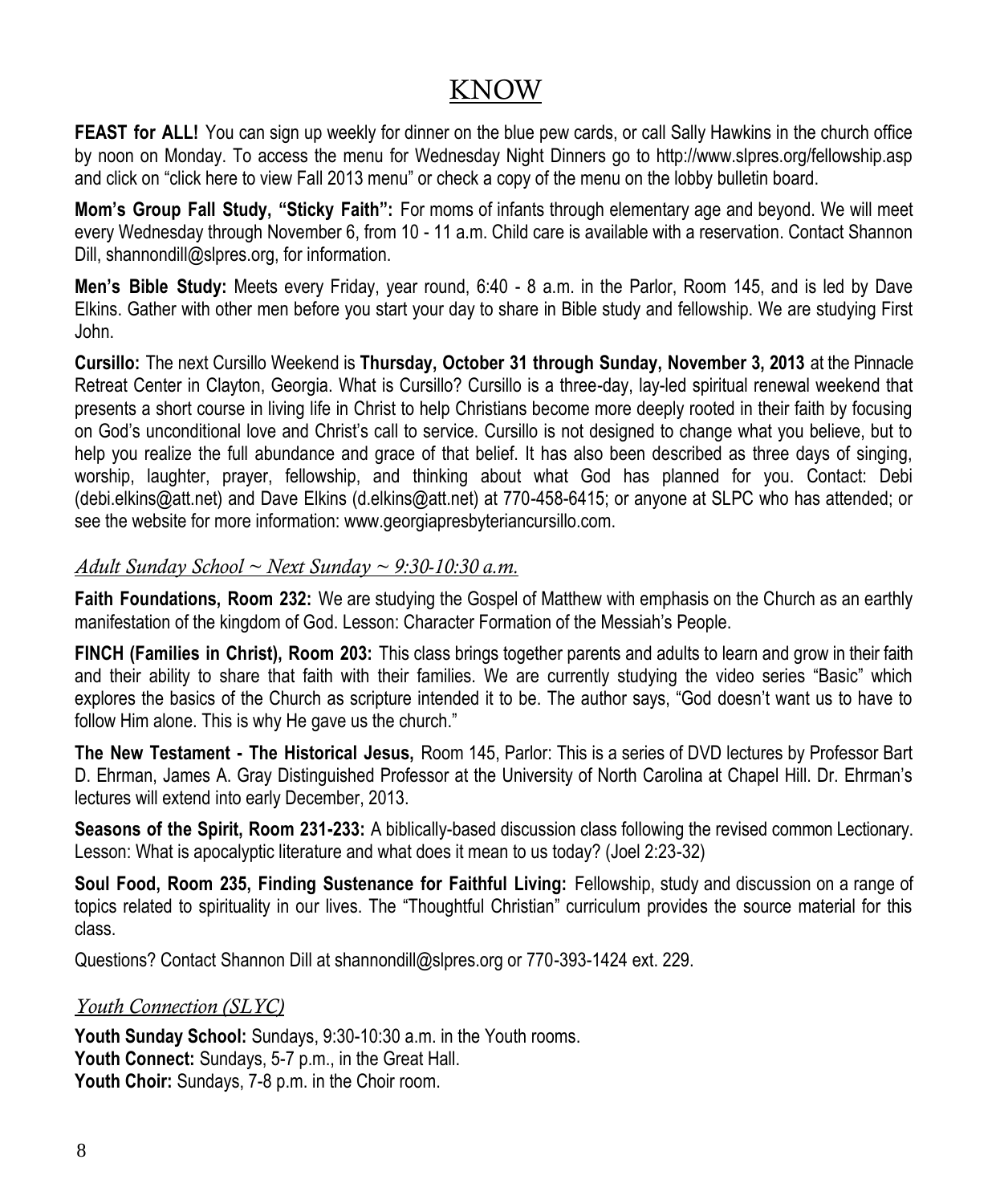**FEAST for ALL Youth, Wednesdays**: Dinner together from 5:45-6:25 in the Great Hall; Program from 6:25-7:15 in the Senior High Room. We will check in about the headlines from the news and then spend some time hanging out and re-energizing through recreation.

**Trunk-n-Treat on Sunday, October 27:** Youth families are encouraged to help. You can sign up to help by going to http://www.signupgenius.com/go/10C094FAEAC29AB9-trunk1. This is a great way to plug into this community event.

#### *News from SPLASH! Children's Ministries*

**Trunk-n-Treat Dinner Tickets are on sale!** Purchase yours today after worship or any day in the Christian Education office or at the SLLS desk. Trunk-n-Treat is scheduled for **Sunday, October 27 from 4:00 until 6:30.** Complete details are on the church website (www.slpres.org).

**Sweet Kids' Outreach Project for CAC!** Please consider bringing a bag of Halloween candy as a donation to the kids served by our local Community Assistance Center. The candy may be placed in our "car trunk" in the main lobby through Sunday, October 27. We will deliver it to CAC so that more families might share in the fun of Halloween.

Questions? Contact Catherine Anne Thomas at cathomas@slpres.org or 770-393-1424 ext. 228.

### SHARE

**Last Sunday, St. Luke's Church welcomed 25 guests to its worship services.** Each Sunday, many of our pews will have a first-time or repeat visitor. Your warm welcome to our guests expresses the inviting and hospitable character of this congregation. Your smile and welcoming word make a difference.

**Marriage Enrichment Group Monthly Meetings:** Mark your calendars for the third Sunday of the month for our group meetings. Our next two fall meetings are **tonight** and **November 10** (one week earlier) from 5 to 6:30 p.m., starting in Room 203. Child care is provided. New couples or couples with questions may contact Kimey and Mark Reed at kimeyreed@gmail.com or 404-441-8614.

**OWLS (Older, Wiser, Loving Seniors), October 22:** Mark your calendars! The OWLS will next gather on Tuesday, October 22, for lunch and a program. The cost is \$7/person. Program: The Philip's Tower Celebration Choir will be with us. Please RSVP on the sign-up sheet on the lobby bulletin board.

The OWLS will be preparing a meal for the men at Journey on **Sunday, October 27**. If you would like to participate, contact Ellen Massey at 770-394-9386 and put your name on the sign-up sheet on the lobby bulletin board.

**Brunch Day at O'Brian's Tavern, Sunday, October 27:** Our friends at O'Brian's Tavern have invited St. Luke's to brunch every 4th Sunday of the month. It is a win-win! We purchase yummy food and they donate a portion of the proceeds to St. Luke's (just tell them you are from St. Luke's)! If you haven' tried O'Brian's Tavern, it is just down the street (2486 Mt. Vernon Road), is family friendly, and has a wonderful atmosphere. So mark your calendars now and make it a date to meet your St. Luke's family at O'Brian's every 4th Sunday!

**Jobs & Java - St. Luke's Job Seekers Support Group on Tuesday, October 29:** We will meet at noon in Room 230 for networking and support. For information, contact Jim Garrison, jimgarrison@mindspring.com, or Jared Elliot, jared.elliot@att.net.

**St. Luke's Men's Golf Fellowship (SLMGF), November 2:** We usually play the first and third Saturday of the month (March-November). Come join us for a great time of golf and fellowship. Sign up at st-lukes-golf@att.net and provide an email address and your cell phone number. Contact Dave Elkins at d.elkins@att.net or 770-458-6415 if you would like to play.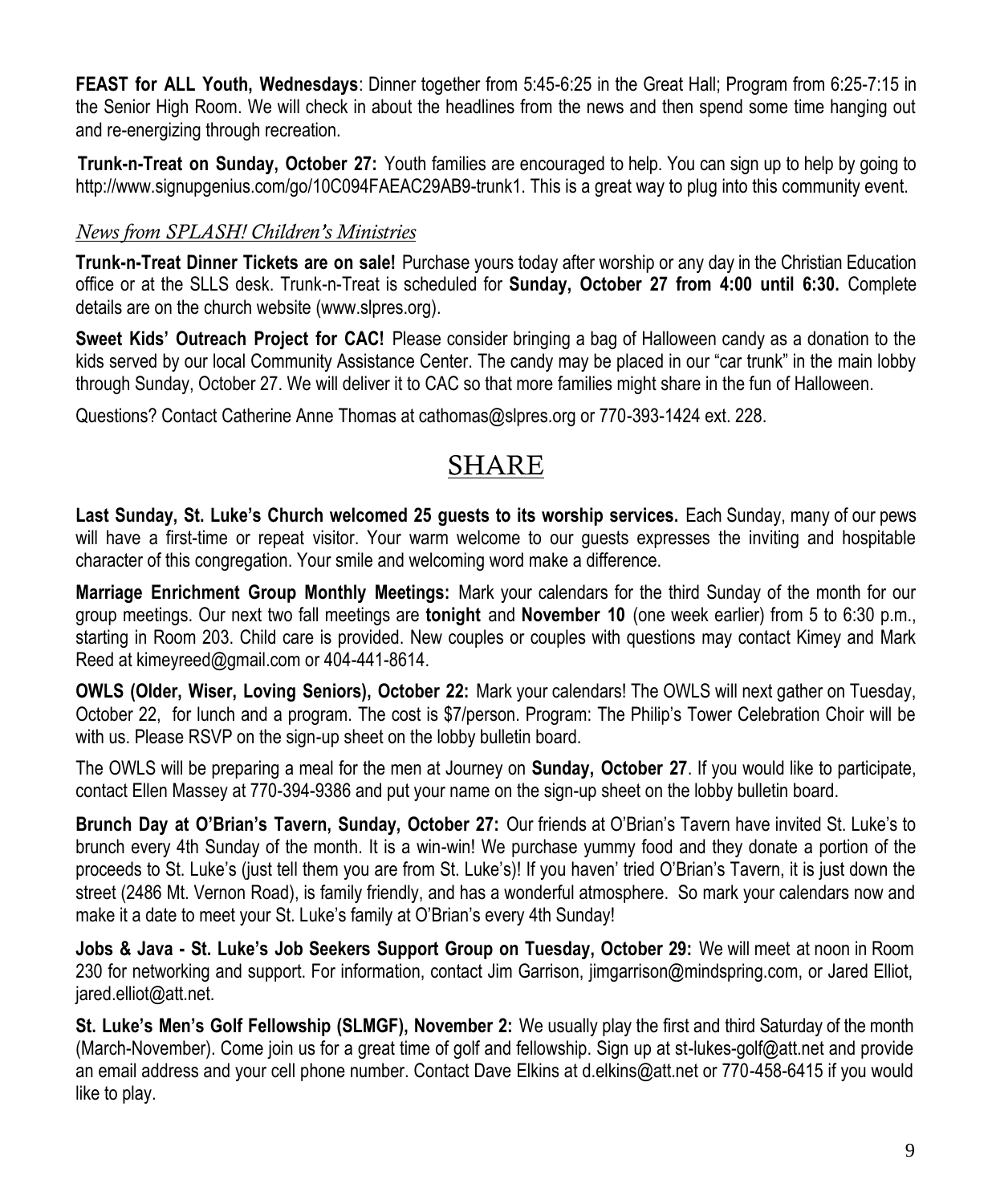**Stephen Ministry:** SAVE the DATE and don't be late! Come celebrate on November 3rd our 4th annual Stephen Ministry Sunday. We invite you to join us for a continental breakfast in the lobby. We are excited to share with each and everyone, "Who I Am Makes a Difference"!

**Men's Breakfast, Saturday, November 9:** Wondering where you are going to have breakfast on Saturday, November 9? Easy answer - Dodd-Sterling UMC at 9:00 a.m. Nothing but goodness will come your way - food, fellowship, and inspiration! Join in the fun as we reconnect with Reverend Melson and our good friends at Dodd-Sterling UMC! We have much to celebrate and much to do in partnership in the years ahead. Address: 3272 Browns Mill Road SE, Atlanta 30354. For any of you who are interested in car pooling, meet in the St. Luke's parking lot on the Manhasset side in time for an 8:15 a.m. departure. I hope you can make it. Questions? Contact Daryl Moore at H: 770-395-6278, C: 404-993-6203, or ddmoore@yahoo.com.

**Life Line Screening Coming to St. Luke's on Monday, November 18:** Do you know how to recognize the warning signs of a stroke? Protect your health by finding out your risk of having a stroke by participating in the Life Line Screening that will be at St. Luke's on Monday, November 18, 2013. Through ultrasound they evaluate the carotid arteries for the buildup of fatty plaque which is the leading cause of stroke. To sign up, you MUST pre-register through the Helping Hands website (www.helpinghandsforhealth.com). You will get a \$10 discount as well as they will donate \$10 to St. Luke's. Pick up a brochure in the main lobby kiosk for more information. Questions? Contact Sally Hawkins in the church office.

**Better Marriages Getaway Weekend for Your Marriage:** Registration is underway for the Better Marriage Getaway Weekend, "Pathways to the Heart", **February 14-16, 2014** at the Sea Palms Resort in St. Simons Island, GA. The registration fee is \$225 per couple before January 13 (then \$255). The hotel room is booked separately at \$129 per night. Registration forms can be found at www.BetterMarriagesGA.org or contact Kimey and Mark Reed at kimeyreed@gmail.com or 404-441-8614 for more information. This would be a fantastic Valentine's gift.

**The Worship Exploratory Task Force Committee wants to hear from you!** We are engaged in ongoing discussions on how we can better serve our congregants in worship. Please contact a member of the committee or Bruce Jones - chair, [stratocaster2@comcast.net o](mailto:stratocaster2@comcast.net)r 404-304-5346, with your comments, concerns, and suggestions. Members of the committee are Mary Louise Connor, Parker Cutler, Debi Elkins, Jim Giesler, Jill Hudson, Tom Loftis, Clair Maxwell, Wendy Moreland, Paula Morris, Roby Price, Kimey Reed, Edna Schell, Jim Schell and Jason Whitener.

#### *From the Choir Loft*

**CHRISTMAS is just around the corner.** Be a part of choir as we begin our rehearsal of Christmas music this week for Toys for Tots and Lessons and Carols. It would be great to have YOU singing up front for these special seasonal events. Contact Clair Maxwell (clairmaxwell@slpres.org or 770-393-1424 ext. 227) about participating and sharing your musical gifts. Additionally, you are welcome to join the Chancel Choir on **Sunday, November 24** as we sing "Now Thank We All Our God." Join us!

**Chancel Choir (adults)** Wednesdays, 7:30-9 p.m.

**Festival Ringers (youth & adults)** Wednesdays, 6:15-7:15 p.m.

**Youth Choir (6th-12th grades)** Sundays, 7-8 p.m., in the choir room

**Westminster Choir (2nd-5th grades)** Wednesdays, 5-5:45 p.m. You may register your child at:

http://www.signupgenius.com/go/20F0A4EAEA72E5-westminster.

**Cherub Choir (4 years - 1st grade)** Wednesdays, 5:15-5:45 p.m. You may register your child at: http://www.signupgenius.com/go/20F0A4EAEA72E5-cherub.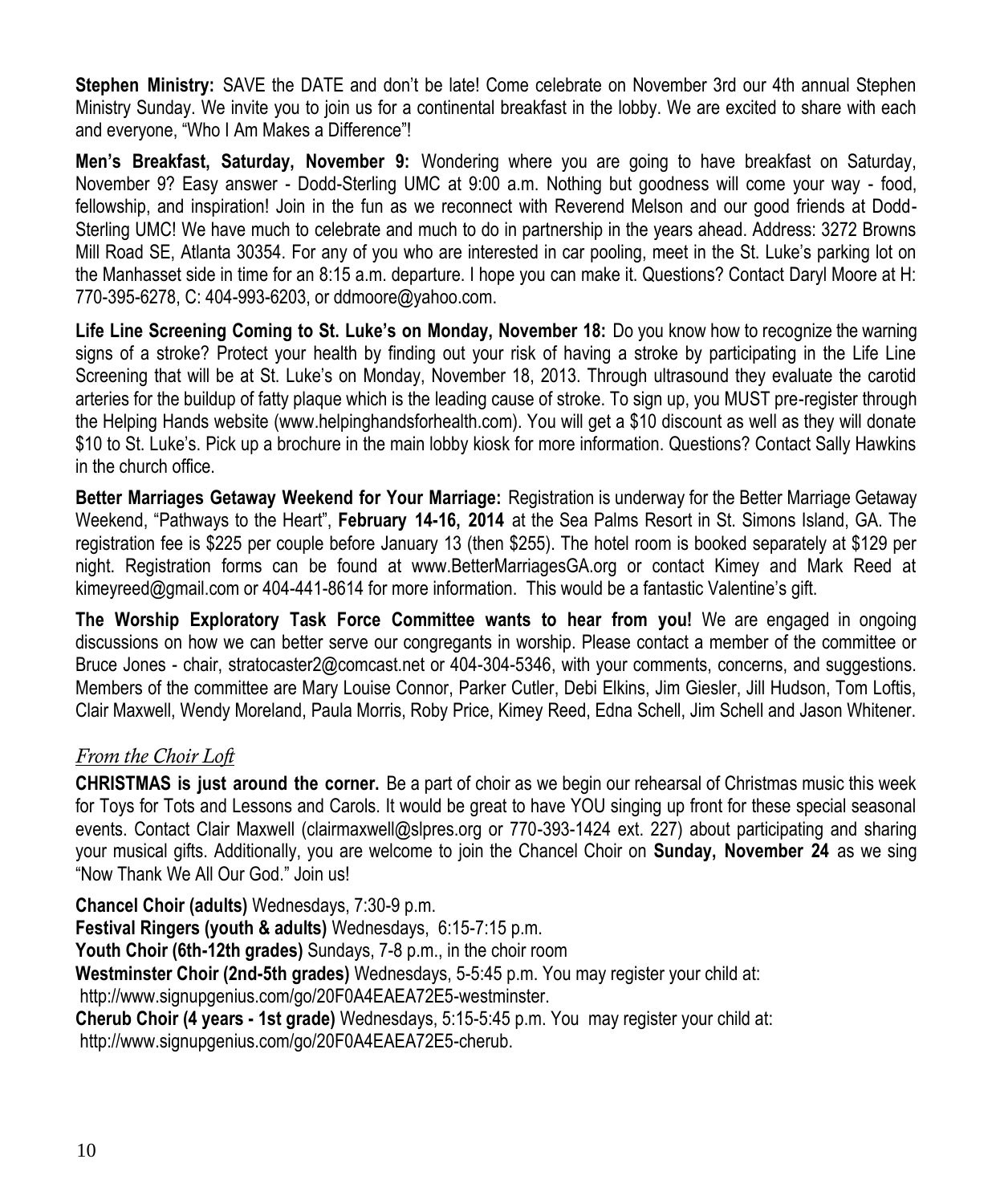### SERVE

**You are invited to Mountain TOP Mission Weekend:** Mountain TOP adult mission weekend is approaching! A group is attending the weekend of October 31 - November 3. Financial assistance is available. Please contact Shannon [\(shannondill@slpres.org\)](mailto:shannondill@slpres.org) for more information or to register.

**Thornwell Home Christmas Offering:** For 138 years, Thornwell Home for Children has helped children who suffer from neglect, abuse and abandonment. Thousands of children have been offered hope, healing and successful life stories. St. Luke's Presbyterian Women has supported Thornwell for over 30 years with a special Christmas Offering collected **throughout the month of October**. Per our St. Luke's tradition we ask that everyone contribute a donation in lieu of sending Christmas cards to your St. Luke's Family! Throughout the month of October, there will be pew envelopes as well as envelopes and information in the lobby. Thank you for helping to brighten a child's Christmas morning! Please make **checks payable to Presbyterian Women.** 

**ArtReach for Outreach!** The Trinity Alternative Gift market is holding an art contest for children and youth that **runs through November 10**. The winning entries will become the front cover for note cards, angel cards, and Christmas cards to be sold in the market in December, as well as for all of our Christmas season bulletins. Drop your completed pictures in the red drop-box in the main lobby. Questions? Contact Christine Crutchfield (gafrog01@hotmail.com).

**Honduras Outreach International (HOI):** Mark your calendars for the "Honduras Comes to Atlanta" event on **Thursday, November 7**, 6:30-9:00 p.m. at the Marriott Courtyard in Decatur, GA. The event will include special guests from Honduras as well as a time to honor Matt Moore, a longtime support of HOI. Tickets are \$80 per person and may be purchased online at www.hoi.org/rsvp or contact Erin Daniel at 404-327-5768.

**Family Promise: Hosting:** We will have another week of volunteer opportunities **November 24 through December 1**. Here is the link to sign up and serve: [www.SignUpGenius.com/go/805084CAFAF28A75-slpc4.](http://www.signupgenius.com/go/805084CAFAF28A75-slpc4) Betsy King (770-394- 2742) and Beth Underhill (678-491-1765) will again serve as our volunteer coordinators. Annie Hardy (770-804-8049) will be in charge of food.

**Buy Some; Share One:** St. Luke's has an ongoing food drive to support local organizations. We ask that **every** time you go to the grocery store, pick up one extra non-perishable item and put it in one of the carts in the main lobby (just inside the doors at the Manhasset entrance) - Buy Some; Share One! Their most needed items are canned meats such as chicken and tuna, peanut butter, jelly, cereal, rice, canned vegetables, cereal and toilet paper. Please help fill the pantry for neighbors seeking assistance. We are now collecting for the Interfaith Outreach Home.

#### Elders

**Class of 2014:** Tricia Bridges, Jim Bryant, Faye Cashwell (Clerk of Session), Parker Cutler (Youth Elder), Annie Hardy, Sally Joyce, David King, Dick Miller, John Ray. **Class of 2015:** Jennie Burroughs, Jared Elliot, Tricia Igleheart, Fern Mitropoulos, Mark Reed, Chris Wiseman, Chris Wallace, Les Woodsides. **Class of 2016:** Rich Crutchfield, Mary Guerrant, Tom Loftis, David McKenney, Wayne Radloff, Mark Ryan, David Tharp, Allison Thornton.

#### Deacons

**Class of 2014:** Diane Beidl, Jay Burton, Jim Giesler (Moderator), Joyce Johnson, Jean Kammerer, Paula Morris, Luis Sepulveda, Carol Sweigert, Kris Turnbull. **Class of 2015:** Maria Barnhart, Matt Biggerstaff, Sarah Caverhill, Peter Keohane, Julie Knotts, Billy Martin, Gena Spears, Taylor Vivian, Krissy Williams. **Class of 2016:** Sandra Clay, Amanda Dunnick, Shawn Hamlin, Niki Rabren, Katherine Robeson, Rebecca Strickland, Jenny Troha, Michelle Vail, Meg Wallace.